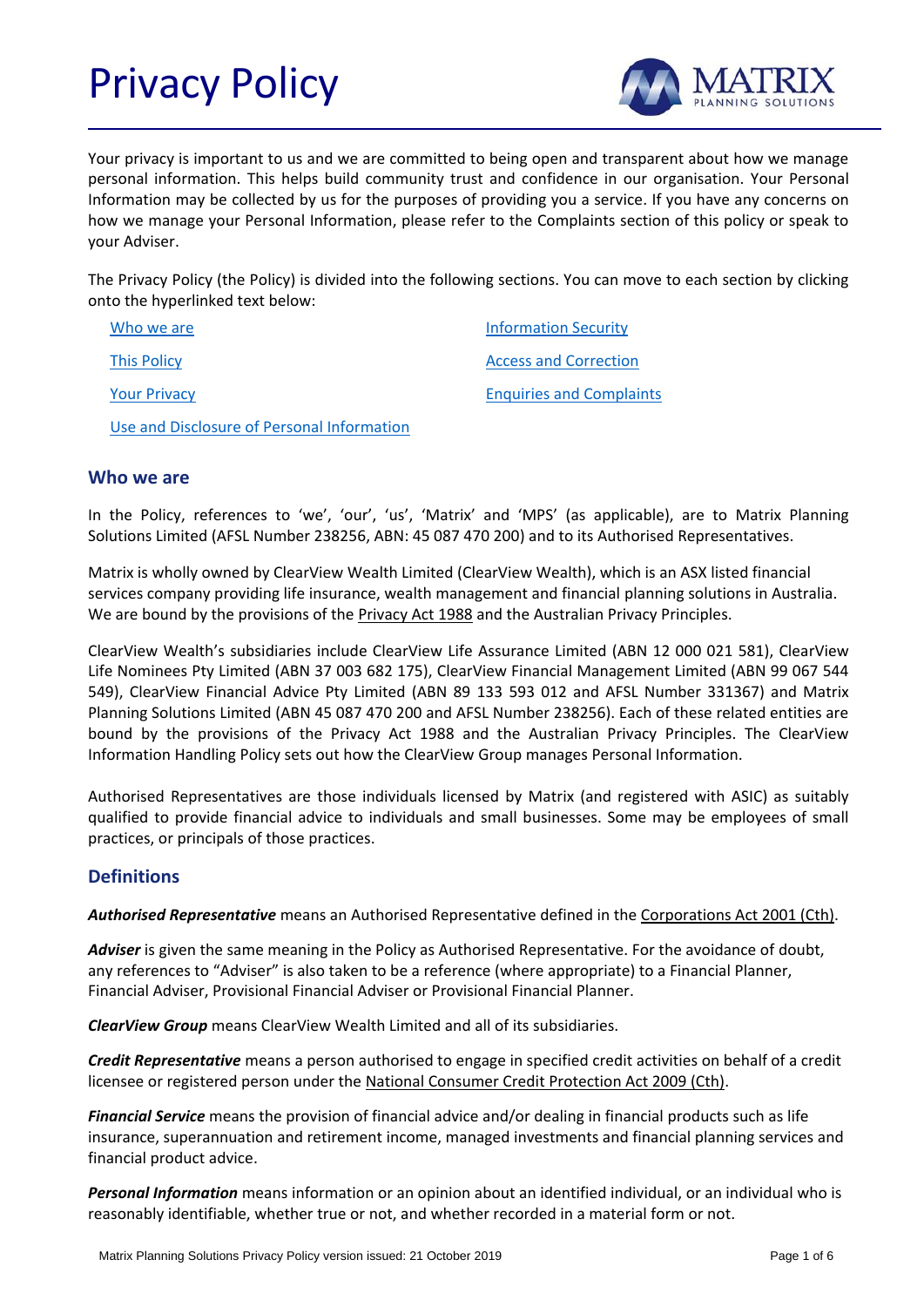*Sensitive Information* means information or an opinion about an individual's:

- racial or ethnic origin;
- political opinions or membership of a political association;
- religious or philosophical beliefs or affiliations;
- membership of a professional or trade association or trade union;
- sexual orientation or practices; or
- criminal record

that is also Personal Information, or:

- health information about an individual;
- genetic information about an individual that is not otherwise health information;
- biometric information that is to be used for the purpose of automated biometric verification or biometric identification; or
- biometric templates.

# <span id="page-1-0"></span>**The Policy**

The Policy applies to Matrix, our employees, and our Authorised Representatives and their staff.

The Policy sets out how we manage your Personal Information. We respect the privacy of any Personal Information we collect about you and we are committed to ensuring that this is handled in accordance with the provisions of the Privacy Act 1988, the Australian Privacy Principles and any other applicable privacy related laws.

Where there is specific legislation, this will generally govern how we use Personal Information despite the provisions of the Privacy Act 1988. For example, for certain Financial Services, we are required to collect your tax file number and provide that information to the Australian Taxation Office.

Additionally, individuals located in the European Union may also have rights under EU based rules known as the General Data Protection Regulation (GDPR). The GDPR has harmonised the data privacy laws of each individual EU country, giving more rights to individuals located in the EU and more obligations holding their personal information.

The Policy will be reviewed from time to time or whenever there has been a change to the law or a change in our operations and practices regarding the maintenance of privacy.

The Policy is specific to the services we provide under our Australian Financial Services License. It has been written specifically for clients of Matrix because of the unique relationship Advisers have with their clients.

This policy is written as an extension to the [ClearView Information Handling Policy.](https://www.clearview.com.au/information-handling-policy-(1)) This policy does not replace or override the ClearView Information Handling Policy. In the event of any inconsistencies between this policy and the ClearView Information Handling Policy, the ClearView Information Handling Policy will prevail. The ClearView Information Handling Policy will be reviewed from time to time to take into account new laws and technology, changes to our operations and practices and to make sure it remains appropriate to the changing environment.

# <span id="page-1-1"></span>**Your Privacy**

# **Collection of Personal Information**

Advisers have a legal obligation to provide appropriate advice, and act in the best interests of their clients. The extent of information they require from you may vary, however it often involves information required to establish your personal circumstances. The information they collect is necessary not only to provide appropriate advice, but also to complete any transactions on your behalf with various product issuers, such as superannuation funds and life insurers. These can be services provided over the short term, however they are often part of a long term relationship with an Adviser.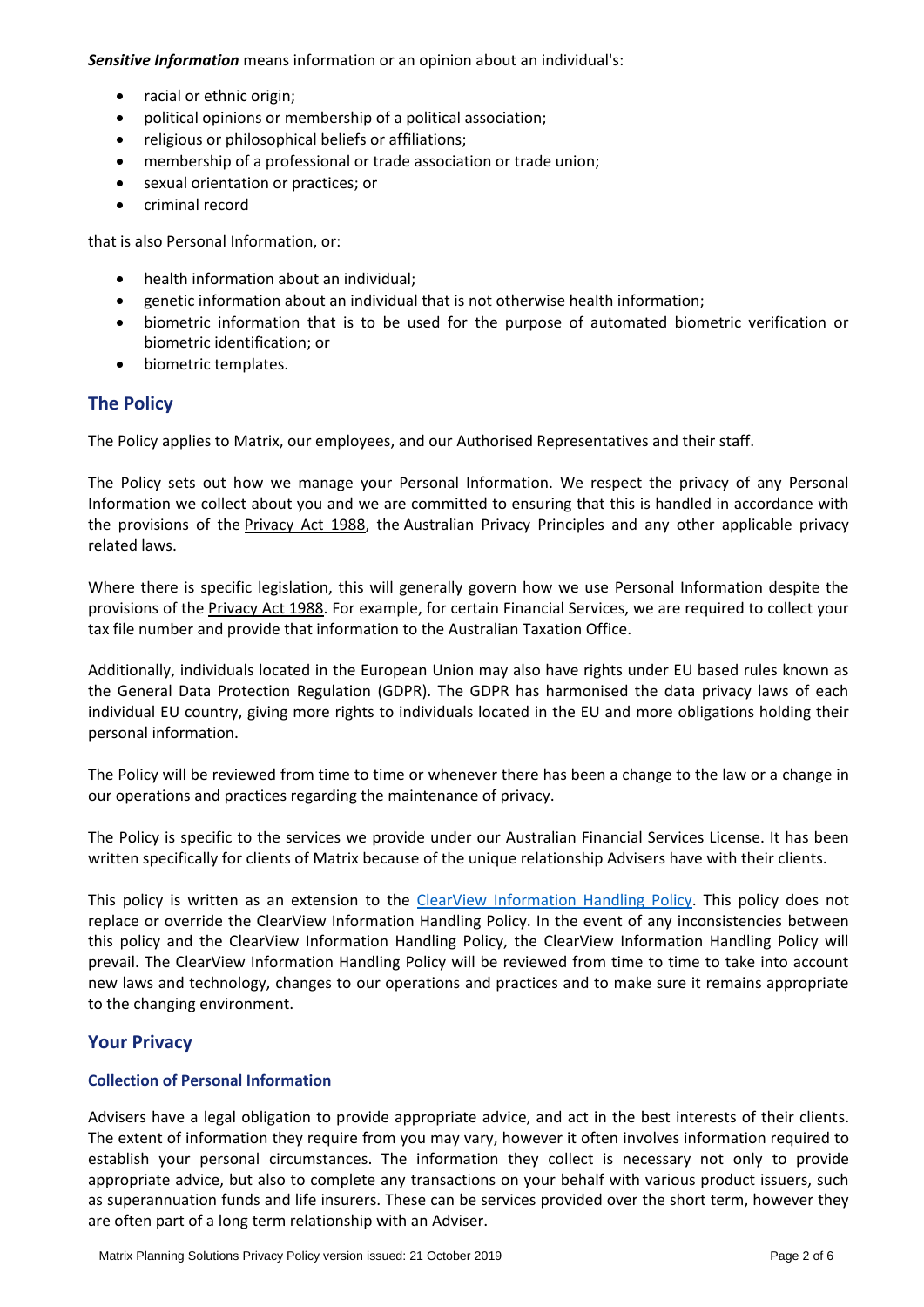Collecting Personal Information also allows us to meet Australian and international legal or regulatory obligations that we, or product providers, might have to identify our customers. These may include, but are not limited to, our obligation to identify and verify clients under the Anti-Money Laundering & Counter Terrorism Financing Act 2006 or provide information to the US government if a client is considered a US resident for tax purposes under the US Foreign Account Tax Compliance Act*.*

# **Collection of Personal Information from Others**

In some instances, your information may also need to be collected from third parties such as your employer if you are a member of a corporate superannuation plan, or from your accountant, mortgage broker or solicitor. It may also be provided to, or received from, third parties to enable a secondary service, such as when you are referred to a solicitor for estate planning purposes. If these third parties approach us and request your Personal Information, we will ask for your consent before it is provided.

# **Relatives, Dependants and Other Individuals**

To enable us to provide financial planning advice and services, often we will record information regarding your relevant personal circumstances, which may include information regarding your family situation, your partner, dependants, beneficiaries and children. This information will only be gathered where it is necessary to provide you services, such as financial planning advice, for example, where members of your family may become beneficiaries to your life insurance policy or superannuation fund. You are not obligated to provide this information, however it may affect the quality of, or restrict the services provided to you.

Where this information is reasonably required from you, and you willingly provide it, we expect and *assume that you have their consent* to provide this information to us.

In these circumstances, you need to ensure that they are aware:

- That you have provided their personal information to us
- That they understand who we are and how they can contact us
- That they may access the Personal Information that we hold about them
- Of the purposes for which you provided their Personal Information to us
- That their Personal Information will be handled in accordance with this Policy, and
- That they can refer to this Policy for further information.

# <span id="page-2-0"></span>**Use and Disclosure of Personal Information**

# **How do we use your Personal Information?**

The Personal Information we hold is used for the primary purpose of providing you financial planning advice services as well as reviewing your ongoing needs. We may also use your Personal Information for related secondary purposes such as: enhancing our customer service and product options; communicating with you regarding the products and services you have with us; handling your complaints; providing you with ongoing educational information including newsletters; and providing you with marketing material that we believe may be relevant to your financial needs and circumstances. Where the secondary purpose is unrelated to the primary purpose for which you have sought our services, we will ask for your consent. You may provide your consent in writing, or via telephone.

Depending on the product or service concerned, your Personal Information may be disclosed to:

- Other areas within the ClearView Group, who provide financial and other related services.
- Advisers, brokers and those who are authorised by us to review your needs and circumstances from time to time.
- Service providers and specialist Advisers to us who have been contracted to provide Matrix with administrative, financial, insurance, accounting, legal, information technology, research or other services.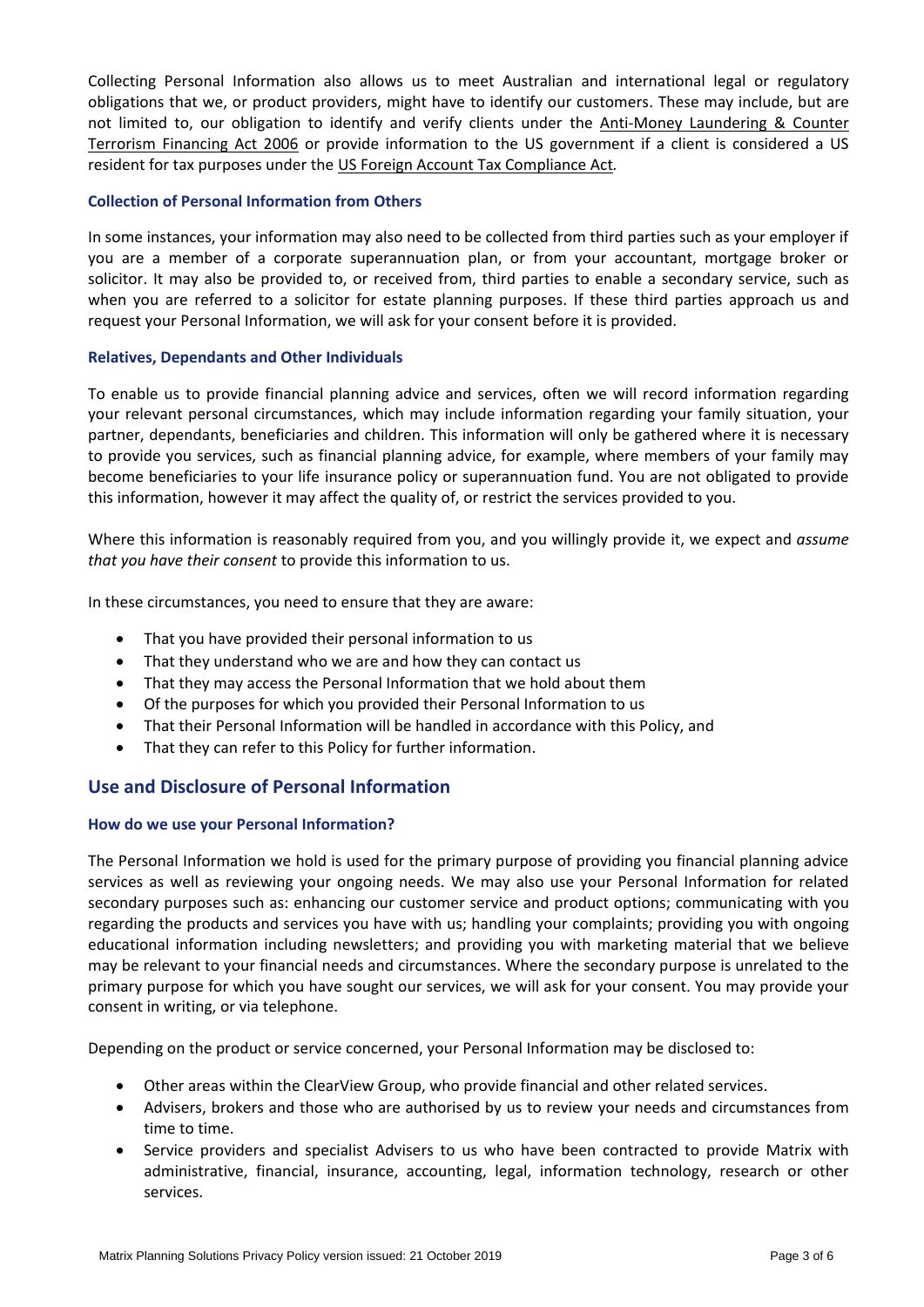- Other insurers, credit providers, courts, tribunals and regulatory authorities as agreed or authorised by law.
- Credit reporting or reference agencies or insurance investigators.
- AUSTRAC, the government agency who oversees Anti-Money Laundering and Counter Terrorism Financing. Before we arrange the provision of products or services for you, we are required to validate your identity. We will request and copy some personal documents for that purpose. We are also required to report details of entities and certain transactions where we hold reasonable suspicion of reportable suspect matters.
- Product or service providers who have an obligation to disclose information to the Australian Tax Office (ATO) where the ATO has agreements to share information with overseas tax authorities.
- External dispute resolution bodies such as the Australian Financial Complaints Authority who would handle your dispute.

Generally, we require that organisations outside the ClearView Group who handle or obtain Personal Information as service providers acknowledge the confidentiality of this information, undertake to respect any individual's right to privacy, and comply with the privacy laws.

#### **Independent service providers**

The Advisers authorised by us may individually engage (or via us) independent service providers to assist them in providing services to you. These services may range from contracting staff for providing back office duties and administering client relationship management systems, to more complex tasks such as accessing direct share advice (on your behalf) from specialist share brokerage firms.

We expect these independent service providers to comply with the Policy and the privacy laws and regulations applicable to their jurisdiction.

#### **Sensitive Information is subject to greater restrictions**

Some Personal Information we hold is classed as Sensitive Information. Sensitive Information may have further restrictions on its disclosure.

Sensitive Information is usually required for personal insurance applications, to manage claims on those products and may also be relevant to credit and other applications. Sensitive Information will only be used and disclosed for the purposes for which it was provided, unless you specifically agree otherwise, or the use or disclosure of this information is allowed by law.

We will only collect Sensitive Information from you where it is reasonably necessary for us to require this information in order to provide the service to you. It will only be collected with your consent, or in limited other circumstances specified under privacy laws.

Unless we have your consent, we cannot use or disclose Sensitive Information about you for any purpose other than the primary purpose of the collection or a directly related secondary purpose (unless we are permitted to disclose this information under the law); nor can it be shared by related bodies corporate in the same way that they may share other Personal Information. Documents asking for Sensitive Information will explain this.

#### **Marketing Material**

From time to time, ClearView Group (and its related entities) may promote opportunities or products that we believe may be relevant to your financial needs and circumstances. You can inform us if you do not wish to receive marketing material from us.

<span id="page-3-0"></span>The ability to 'opt-out' does not include important disclosure documents and letters your Adviser may send to you that include portfolio updates on your current investments, an offer of review, or other communications required to be provided as part of an Adviser's general obligations. Please allow up to 60 days for us to fully implement your "opt-out" request.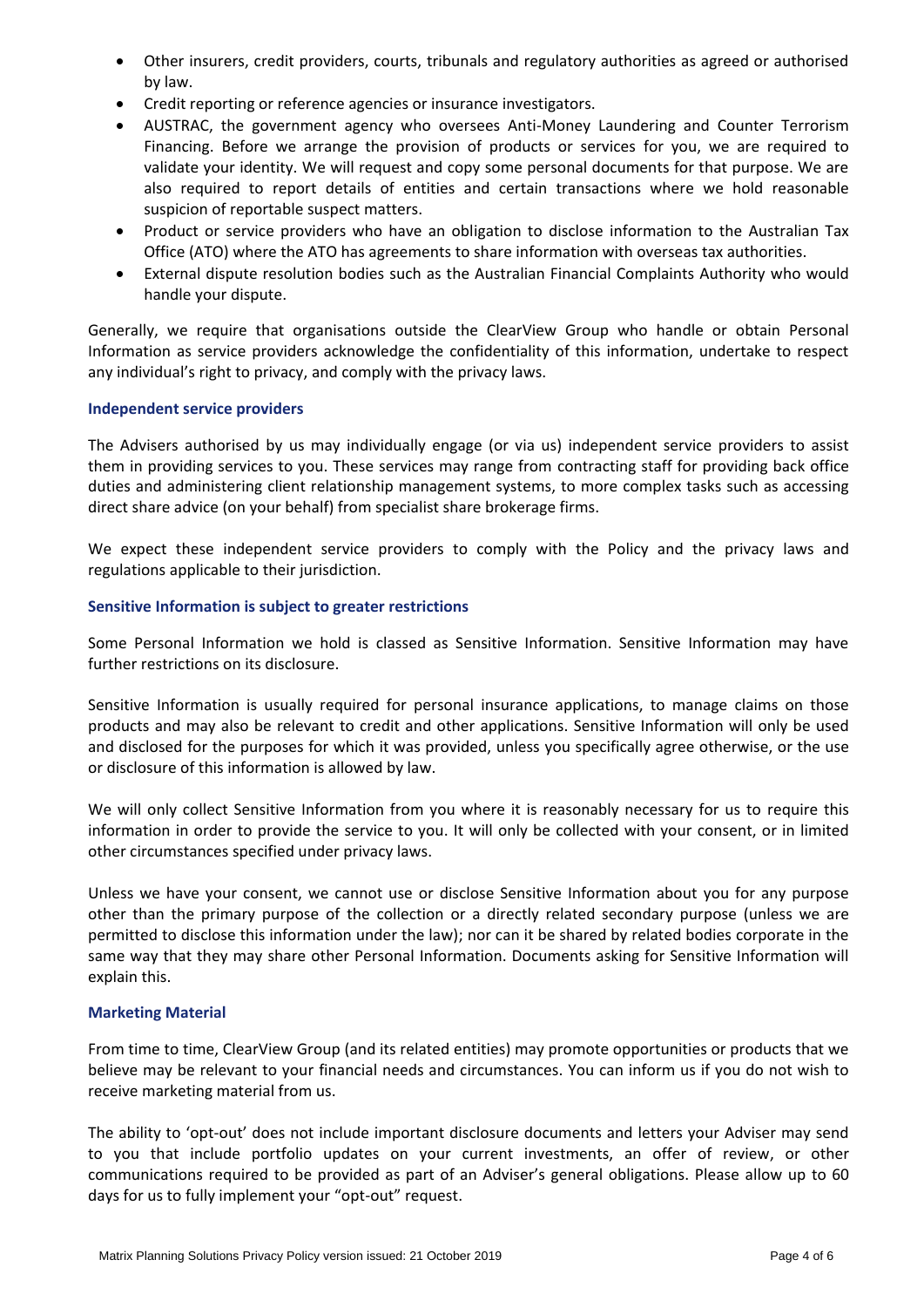# **Information Security**

#### **How does Matrix and its advisers keep my Personal Information secure and for how long is it kept?**

We take all reasonable steps to ensure that your Personal Information is kept secure and is protected from misuse, loss and unauthorised access, modification and disclosure. If we have your Personal Information accessible on the secure member sections of our website, we will ensure that this information is protected.

We retain your Personal Information for as long as we need it to provide the Financial Services you have requested from us and, in some circumstances, to comply with other statutory requirements. For example, under the Corporations Act 2001 (Cth), we are obligated to retain a client's 'financial planning file' for a period of 7 years from the date of our last provision of service. As required under the privacy law, we will take reasonable steps to permanently de-identify or destroy Personal Information that is no longer needed.

Safeguarding the privacy of your information is important to us, whether you interact with us personally, by phone, mail, over the Internet, or other electronic medium. We train our employees, Advisers and their staff who handle Personal Information to respect the confidentiality of client information and the privacy of individuals.

ClearView Group has appointed a [Privacy Officer](mailto:privacyofficer@clearview.com.au) to ensure that the management of Personal Information is in accordance with the Policy and the Privacy Act 1988*.*

#### **Cross-border Disclosure of Personal Information (overseas recipients)**

In the course of providing you with Financial Services, we may engage in the services of organisations based overseas, or organisations based in Australia that utilise services themselves from overseas. Some of the organisations to which we may disclose your Personal Information may be located outside Australia, including New Zealand, Japan, South Africa (XPLAN), USA (DropBox), Serbia, member states of the European Union, India, Vietnam, Malaysia, Singapore, Thailand, Sri Lanka, Cambodia, Hong Kong and the Philippines. Where Personal Information is disclosed to these overseas locations, we expect these organisations to comply with this Policy and any relevant privacy laws and regulations applicable to their jurisdiction.

#### **Dealing with breaches**

We consider breaches of your privacy to be very serious. If this happens, we will ensure that appropriate investigation occurs in a timely fashion, and where necessary, apply appropriate consequence management and/or remediation (including dismissal in some cases).

We will be required to notify you and the Office of the Australian Information Commissioner (OAIC) if an 'eligible data breach' occurs in relation to your Personal Information that is held by us or another entity with whom we have shared your information. A data breach may occur if your Personal Information is lost or subjected to unauthorised access, modification, disclosure or other misuse or interference, and it is generally notifiable if there is a risk of 'serious harm' (for example, financial or reputational harm) to you due to the breach. This obligation extends to breaches that occur within Australia, and overseas.

We will also report any privacy breach as required under any other applicable laws.

# <span id="page-4-0"></span>**Access and Correction**

#### **Can I access my Personal Information?**

You have the right to access any Personal Information that we hold about you. You can ask us for access to Personal Information that we hold about you at any time. To do so, please call us on 1800 265 744 or email the Privacy Officer at [privacyofficer@clearview.com.au.](mailto:privacyofficer@clearview.com.au)